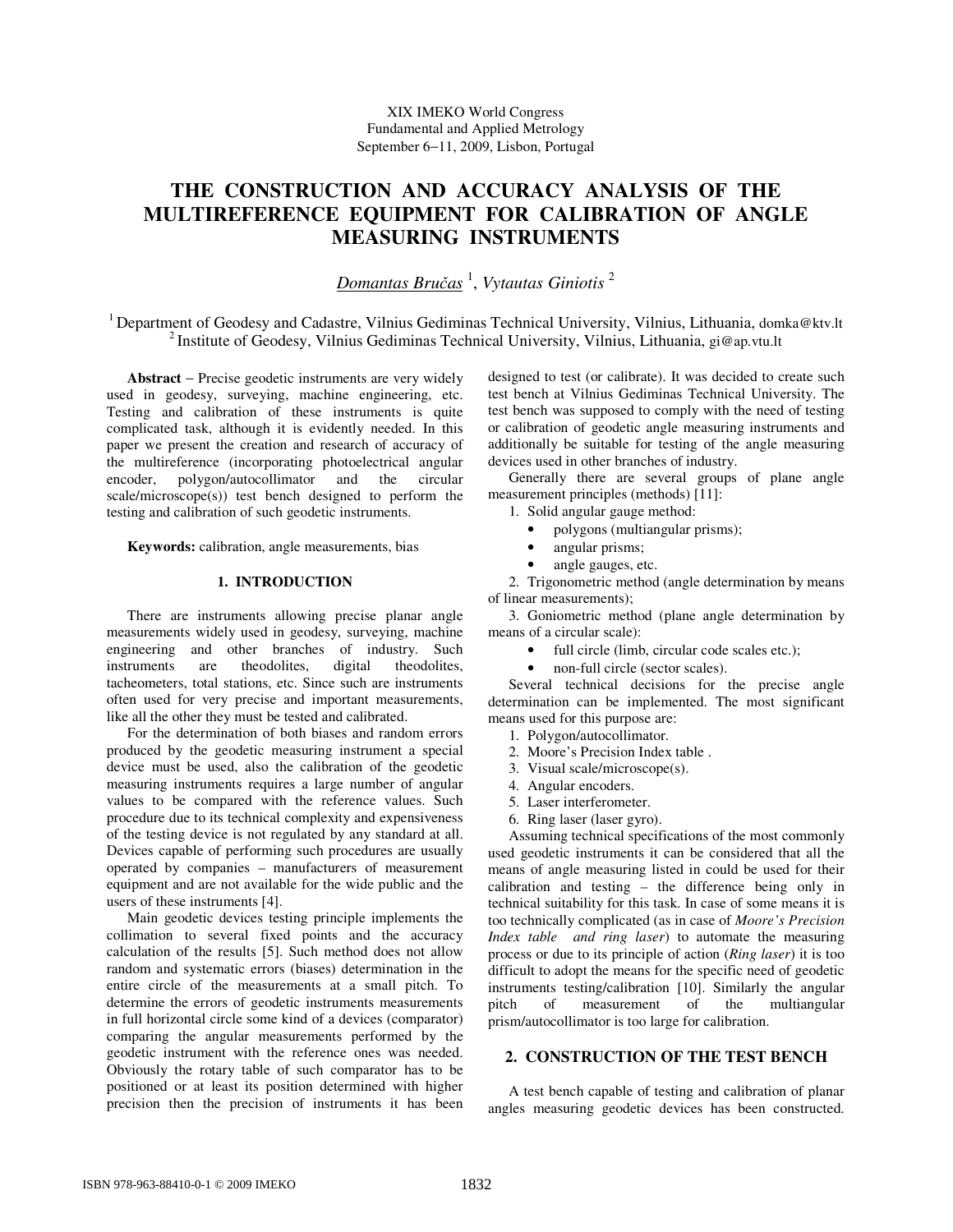The machine consists of the stabile base where the high precision pure rolling bearings were mounted, on them the rotary disk with the circular scale on it was fitted [2].

Operation of the test bench for the calibration of geodetic instruments is based on the comparator principle [2, 4, 9]. The readings from the tested device (tacheometer, theodolite) are to be compared to the readings from the reference measure (horizontal angle etalon in this case). The tribrach of the instrument under testing (tacheometer, theodolite) (14, Fig. 1) is attached to the rotary table (4) of the machine. During the calibration process the rotary table together with the tribrach is being rotated to a certain angle position by means of step motor with the worm-gear (8) controlled by PC (1) via the control unit (7). Angle of rotation is determined by the photoelectrical rotary encoder (6). The final angular position of the housing of the geodetic instrument is measured by pointing autocollimator (10) at the mirror (12) attached to the housing of the instrument. The instrument tested operates conversely to the way it should work during the normal geodetic measurements when the tribrach of the measuring device is stable and the device itself is being turned to the desired direction. After rotating the rotary table the readings from the geodetic instrument are taken, they are compared to the readings from the angle standard used in the test bench. Having the difference in angle readings it is possible to determine the errors of the tested device.



Fig. 1. A basic composition of the test rig:  $1 - PC$ , 2, 11 – autocollimator control unit, 3 – multiangular prism (polygon), 4 – rotary table, 5 – autocollimator, 6 – photoelectric rotary encoder, 7 – rotation control unit, 8 – step motor drive, 9 – microscope's control unit, 10 – autocollimator, 12 – reflecting mirror, 13 – photoelectric microscopes (optional number), 14 – geodetic instrument

The flat angle calibration test bench is designed with the possibility for angle calibration using several angle measurement facilities, such as: multiangle prism (3, Fig. 1) - autocollimator (5); rotary encoder (6); circular scale (on the surface of the disc  $(4)$  - photoelectric microscope $(s)$   $(13)$ . They can be chosen arbitrary according to their accuracy parameters and an accuracy of the instrument to be calibrated. Output of these measurement instruments is input into the PC.

The measuring methods using a rotary encoder, autocollimator and polygon, circular scale and microscopes

combined in one device can perform the measurements both independently and in the united system. Such composition of measurement methods allows monitoring constantly the performance of each measuring device and performing the cross calibration or self calibration of each component of the system. Multiangular prism/autocollimator system is considered as the reference means of angle determination and all other measuring systems are being compared to it, although for the regular geodetic instrument calibration the photoelectric encoder or the circular scale/microscopes are used.

## **3. MAIN ANGLE REFERENCE**

As it was mentioned before, the multiangular prism/autocollimator measuring system is considered as the main angle reference in the described test rig. The multiangular prism used is the 12 faces polygon with the pitch of the angle measurements (due to the angle between faces) of 30°. The multiangular prism was calibrated at the PTB Braunshweig.

For obtaining of the measurements data the custom made autocollimators with the modern CCD cameras were implemented. Since the autocollimators were modernised and systematic errors neither of autocollimators optics nor of the CCD cameras were clearly known, collimators had to be calibrated.

For calibration of the autocollimators a rotary table constructed by *Wild Heerbrugg* company in Switzerland and transferred to Vilnius Gediminas Technical University by Swiss Federal Institute of Technology was used. Mirror (3, Fig 2) was placed on the rotary table (2) and autocollimator (1 or 4) was pointed to the mirror. Therefore, the rotary table in this case acts as a small angle generator and the reference mean of angle measurement (and angular positioning).



Fig. 2. Example layout (optional) of measuring equipment for experiment: 1 – autocollimator *II*, 2 – *Wild* rotary table, 3 – mirrors, 4 – autocollimator *I*

The rotary table used implements the dynamic encoder for angular position determination, it has the rotation step of 4.5˝ and measuring sensibility of 0.0324˝; theoretical repeatability of the system is in a range of 0.03˝, and the experimental standard deviation stated by the manufacturer in no case exceeded 0.32˝ [7]. Systematic errors of the particular rotary table used was not clearly estimated (since there were no available devices of higher accuracy to use as the reference), but the standard deviation of measurements (of particular table used for experiment) was experimentally determined and did not exceed 0.166˝.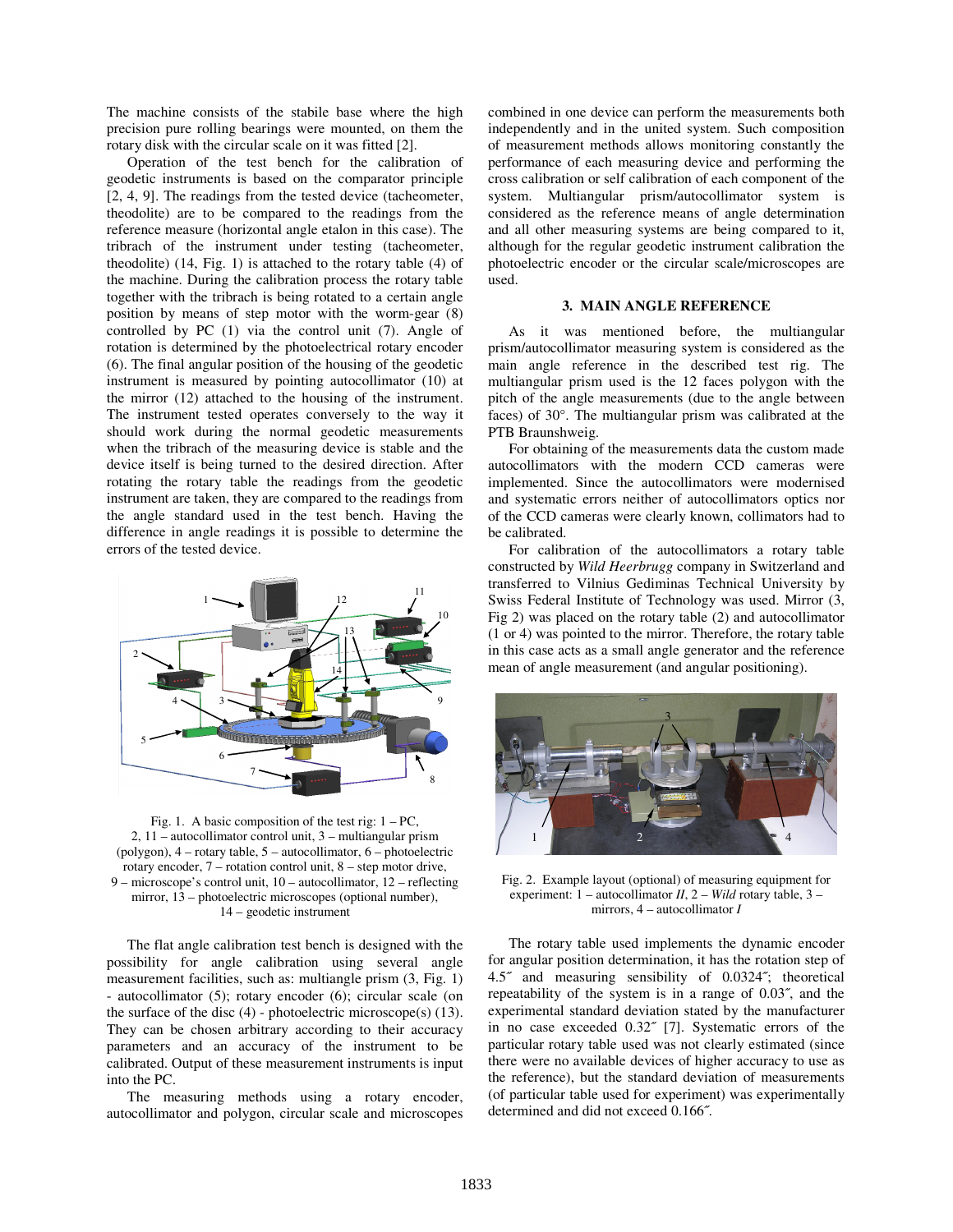Placement of the mirrors which is shown in Fig. 2 is optional and not very typical since moving the mirror reflecting surface from the centre of rotation of the table may produce some additional errors (caused by the flatness deviation of the mirror). Such layout allows comparison of the results (with interchanging the mirrors and autocollimators) and therefore performing the correlation analysis to determine the influence of each mirror on the measurements. During the normal autocollimator calibration mirror was placed so that its reflecting face was on the centre of rotation of the table [1, 8].

According to the results of the calibration of autocollimators the best fit  $3<sup>rd</sup>$  order polynomial curves were drawn for each autocollimator. These determined polynomial curves could be stated as the typical curves of the tested autocollimators. Mean measurement deviations (with main linear constituent removed) for each series with the calculated polynomial curves are shown in Fig. 3.



Fig. 3. Mean measurement deviations of autocollimators for each measurement series with the best-fit polynomial curves

As can be seen, the autocollimator measurement deviations have clearly random character and any other kind of typical curve  $(4<sup>th</sup>$  order polynomial etc.) could hardly be implemented. The standard deviations of the best-fit  $3<sup>rd</sup>$ order polynomial curve (typical curve) for Autocollimator *I* and *II* are respectively 0.113" and 0.142". Having the stated practical standard deviation of the rotary table (0.32˝), a general standard deviation of determined typical curves for Autocollimator *I* and *II* is respectively 0.339" and 0.350" [6].

The general determined typical curves of the autocollimators (for transformation of pixel measurements to arc seconds) are for Autocollimator *I*:

$$
y = -1.084 \cdot 10^{-8} x^3 + 1.57 \cdot 10^{-5} x^2 + 0.205x, \qquad (1)
$$

and for Autocollimator *II*:

$$
y = 1.048 \cdot 10^{-8} x^3 - 1.2 \cdot 10^{-5} x^2 - 0.330x , \qquad (2)
$$

where:  $x -$  autocollimators measure in pixels,  $y -$  true measured angle value in arc seconds.

Therefore equations (1) and (2) are general equations for calculating the measures of autocollimators used. These equations represent the typical curves for Autocollimator *I* and Autocollimator *II*.

Generally the sources of systematic errors of the measurements performed by autocollimators are such:

• Influence of the non-parallelism of beams (autocollimator is not focused to the infinity);

- Flatness deviations of the mirror;
- Systematic errors of the CCD matrix;
- Errors caused by the optical system of autocollimator;

• Errors caused by the CCD orientation (CCD matrix not perpendicular to the beams).

The calibration of autocollimators allows compensating (in most of cases) mentioned systematic errors and therefore equations (1) and (2) can be used for (automated) determination of true angle values measured by one of the autocollimators.

## **4. OPERATIONAL ANGLE REFERENCE OF THE TEST BENCH**

As was mentioned before the implementation of multiangular prism/autocollimator angle determination principle despite its high accuracy is quite limited due to the high pitch and small measurement range. Therefore principle of measurement having small pitch at wide angle range is needed. There were two measurement principles satisfying these requirements implemented in the test bench – these are photoelectric angle encoder and circular scale/microscope. Since at the time of construction of the test bench photoelectric angle encoder with only a limited accuracy  $(\pm 3 \text{ arc sec})$  was available it was decided to use the circular scale/microscope measuring principle for the operational reference rotary disc angle determination.

Similarly as with the autocollimators microscopes used were modified by fitting the CCD cameras to the optical microscopes and calibrating them. The scale originally imprinted to the rotary disc was used. Such arrangement allowed using the scale/microscope in an automated mode of measurements very similar to the one of the photoelectric angle encoder, but with simple rearrangement of the measuring equipment, its recalibration, control of accuracy and modification (which is almost impossible in case of the industrial angle encoder).

To use the circular scale as the reference for measurements its calibration was essential. There is vast number of circular scales calibration methods like *Approximation, Opposite Matrix, Yeliseyev* (or *Heuvelink*) and *Wild.* Most of these methods are quite complicated, require a large number of microscopes used and often do not give the unambiguous value of the systematic error of particular scale stroke [11].

One of the simplest classical scale calibration methods, based on the fact that a total sum of the angles between the investigated strokes in full circle is equal to 360°, is the *constant angle setting in full circle method* (Fig. 4) [11]. The *advantages* of the mentioned method are: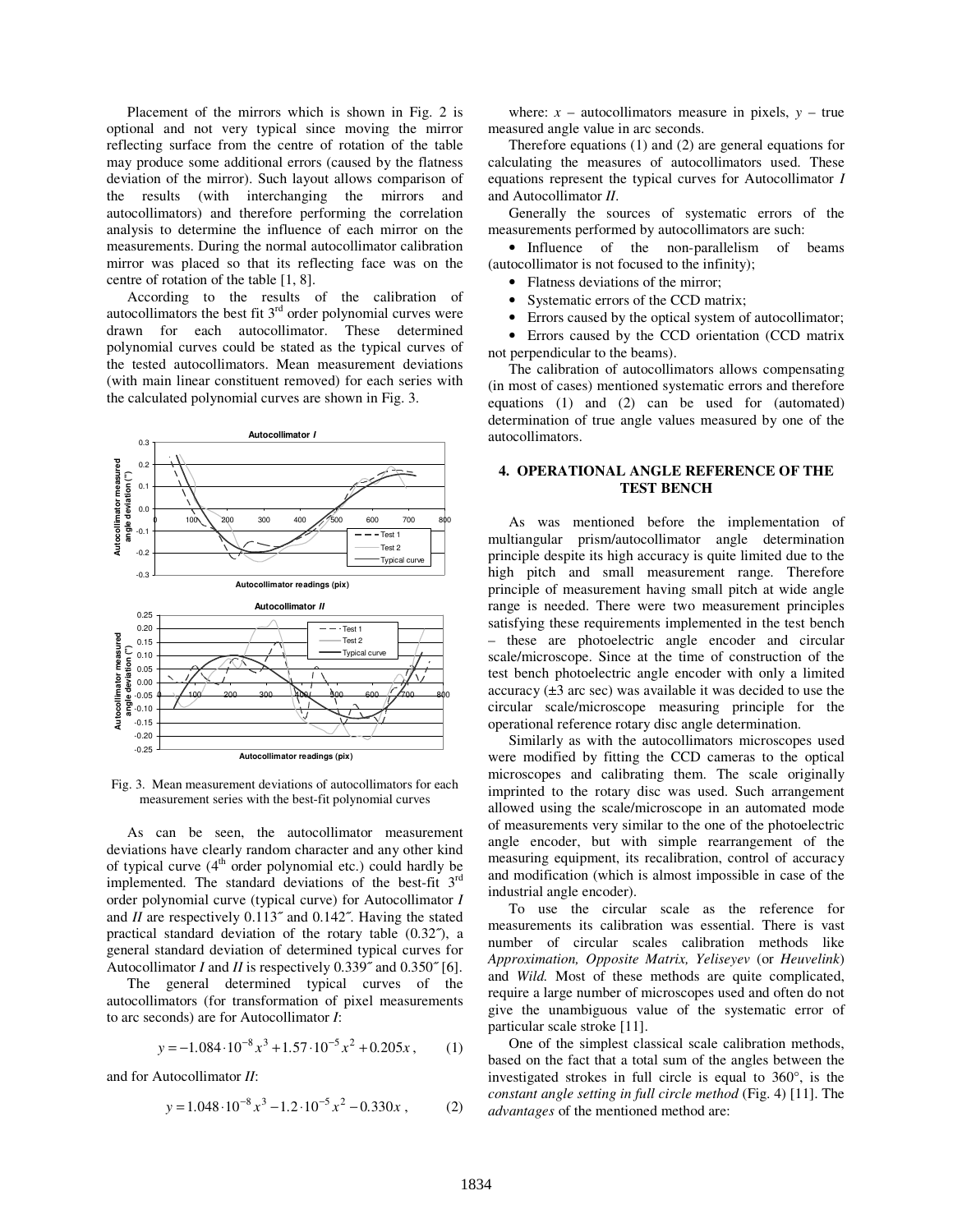- simplicity of method;
- it is possible to determine the total bias of the scale;

• only two microscopes are needed for the calibration. Despite the advantages this *classical* method also has some serious *disadvantages*:

• method is mostly intended for the general evaluation of scale quality without the possibility of evaluation of each specific scale stroke;

• difficulty of receiving the data at small angles caused by the necessity of placing two microscopes very close to each other. at a small angles (5° and less) is almost impossible due to the dimensions of microscopes;

• need to position one of the strokes precisely at the centre of the positioning microscope;

• random errors of calibration accumulate during the calculation due to the sequential strokes biases at every step of measurement.



Fig. 4. Circular measurement sequence using two microscopes,  $M_1$ ,  $M_2$  – microscopes

To avoid some of shortcomings of the method and apply it for the use with modern equipment (photoelectrical microscopes, etc.) it has been modified, the essence of the modification is further briefly described.

One of the main difficulties in application of *constant angle setting in full circle* method is the fact that for precise measurements one of the scale strokes must be necessarily coincident with the bisector of the first microscope  $(M_1, Fig)$ 4). It is not difficult to accomplish such task in a manual calibration of scale but in a completely automated mode of action of the measuring device (using some kind of approximate positioning of the rotary table) it is quite complicated. For that reason the method, or rather obtaining of deviation principle must be modified and suited for the particular automated task.

Modification of method is shown in Fig. 5. As can be seen from the Fig. 5 the microscopes  $(M_1 \text{ and } M_2)$  are placed at an angle  $(\varphi_p)$  which is close to the reference angle or calibration pitch  $(\varphi_r -$  reference angle, at which the microscopes are supposed to be placed, multiple to  $2\pi$ ) established using the strokes of the scale to be calibrated (*i* and  $i+1$ ) with an unknown deviation ( $\delta \varphi_p$ ). The real angle (unknown) between the investigated scale strokes is marked as  $(\varphi_i)$ . Both microscopes are used to measure the deviation of the strokes position regarding the optical axis of the microscopes ( $\Delta M_{1,i}$  and  $\Delta M_{2,(i+1)}$ ).



Fig. 5. Measurement step using two microscopes,  $M_1$ ,  $M_2$  – microscopes,  $i$  - number of scale stroke ( $i = 1, 2, 3, \dots n$ )

Considering that first stroke of the scale has no systematic errors, biases of each particular scale stroke can be calculated [3]:

$$
\delta \varphi_1 = 0 ,
$$
  

$$
\delta \varphi_2 = \delta \varphi_1 + (\Delta M_{2,2} - \Delta M_{1,1}) - \frac{\sum_{i=1}^{n} (\Delta M_{2,(i+1)} - \Delta M_{1,i})}{n},
$$
  

$$
\delta \varphi_3 = \delta \varphi_2 + (\Delta M_{2,3} - \Delta M_{1,2}) - \frac{\sum_{i=1}^{n} (\Delta M_{2,(i+1)} - \Delta M_{1,i})}{n},
$$

$$
\delta \varphi_n = \delta \varphi_{n-1} + (\Delta M_{2,n} - \Delta M_{1,n-1}) - \frac{\sum_{i=1}^n (\Delta M_{2,(i+1)} - \Delta M_{1,i})}{n} \tag{3}
$$

…………………………………………………………………

Thus the biases (regarding the first investigated stroke) can be determined, stored in the memory of computer and used for determination of rotary table position. The biases determination using equations (3) is based on the subsequent calculation of them and does not require special software (*MathCAD* or *Microsoft Excel* can deal with the task).

Using described calibration method all of the biases of the scale strokes, including the ones caused by the eccentricity, non-perpendicularity of the scale regarding the rotation axis or any short period biases are determined and included in the value calculated (and can later be segregated).

Despite the advantages, described *modified circular scale calibration method* has the disadvantage common to the *constant angle setting in full circle* method – limited calibration pitch due to necessity to place two microscopes very close to each other (the pitch is limited by the size of microscopes). The least complicated way of achieving good results in small angle calibration is implement new *multiple scale turn* method in which to microscopes are placed at an angle multiple of  $2\pi \cdot k$  (where  $k$  – integer).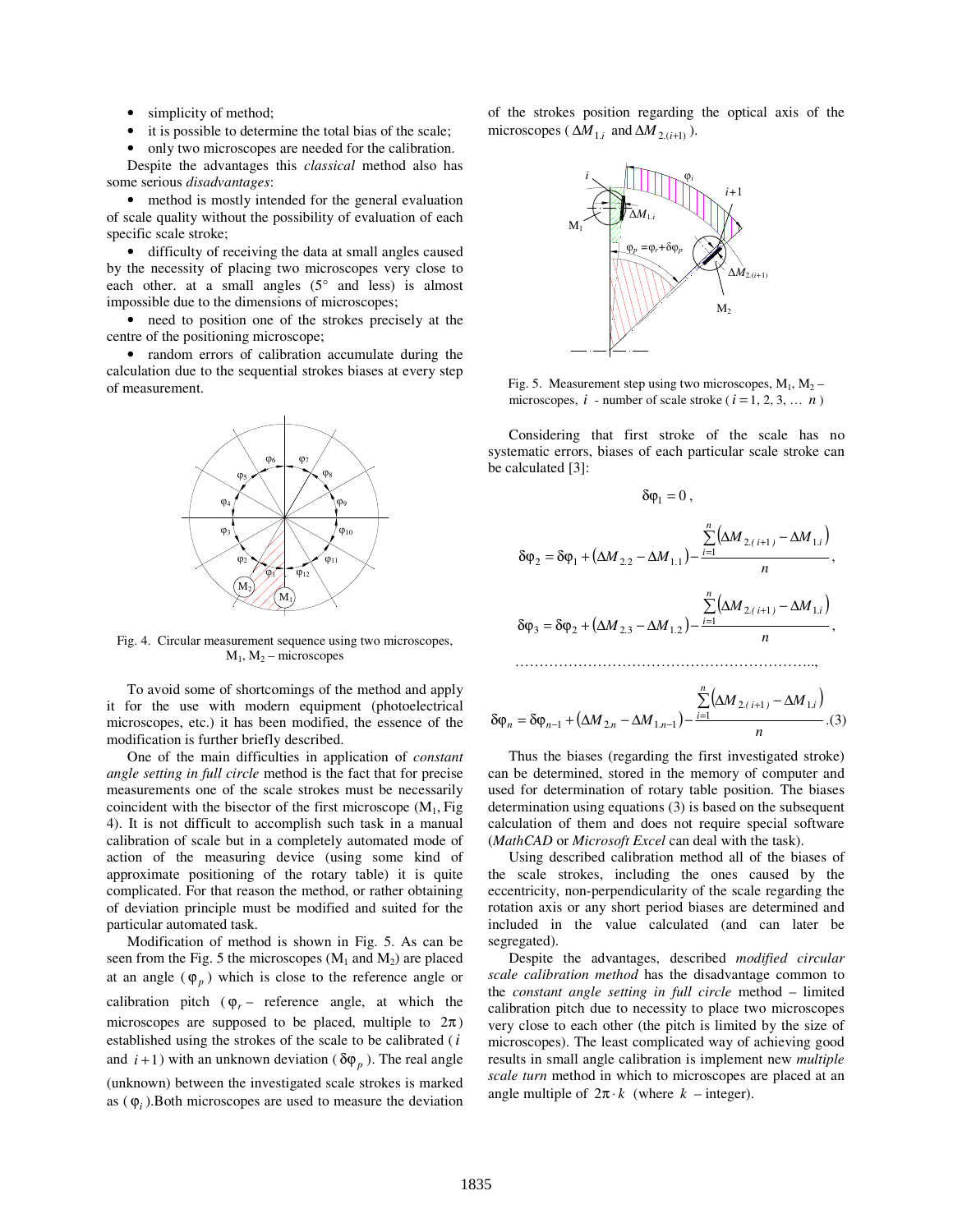The *multiple scale turn* method of calibration of the circular scale at the pitch of 30° using the microscopes placed at an angle of 150° to each other is presented (Fig 6).



Fig. 6. Circular measurement using the angle no multiple to  $2\pi$  $(150^{\circ}$  in this case),  $M_1$ ,  $M_2$  – microscopes

As can be seen from the picture using this method at a rotation pitch of 30° the equation system can be written:

$$
\begin{cases}\n\varphi_1 = \varphi_p + \Delta_1, \\
\varphi_6 = \varphi_p + \Delta_6, \\
\varphi_{11} = \varphi_p + \Delta_{11}, \\
\varphi_4 = \varphi_p + \Delta_4, \\
\varphi_9 = \varphi_p + \Delta_9, \\
\varphi_2 = \varphi_p + \Delta_2, \\
\varphi_8 = \varphi_p + \Delta_8, \\
\varphi_{12} = \varphi_p + \Delta_{12}, \\
\varphi_5 = \varphi_p + \Delta_{10}, \\
\varphi_1 = \varphi_p + \Delta_{10}, \\
\varphi_3 = \varphi_p + \Delta_3, \\
\varphi_7 = \varphi_p + \Delta_7,\n\end{cases} (4)
$$

In case of the described microscopes placement (when the angle between them is not multiple to  $2\pi$ ; for example 150° as in Fig 6) the number of measurements for full circle (during the full scale calibration procedure) can be determined:

$$
k = n \cdot \frac{\varphi_r}{2\pi},\tag{5}
$$

where:  $\varphi_r$  - reference angle between the microscopes  $(\varphi_p = \varphi_r + \delta \varphi_p);$  *n* – total number of measurements performed during full circle calibration.

In the equation  $(5)$  number of measurements *n* (being an integer) should be selected so that *k* also is an integer. To simplify the calculations measurements number *n* :

$$
n = \frac{2\pi}{\left|\varphi_r - \varphi_{mult}\right|} \,,\tag{6}
$$

where:  $\varphi_{mult}$  – nearest to  $\varphi_r$  angle multiple of  $2\pi$ .

After the number of measurements has been determined the scale calibration pitch can be calculated:

$$
\varphi_{cal} = \frac{2\pi}{n} \,. \tag{7}
$$

In Fig 6 such calibration pitch being  $\varphi_{cal} = 30^\circ$ .

That way performing the calibration of the circular scale at a pitch of  $1^\circ$  (number of calibration steps  $n = 360$ ) two microscopes can be placed at a variety of angles ( $\varphi$ <sub>*r*</sub>) – 29<sup>°</sup>,  $31^\circ$ ,  $44^\circ$ ,  $46^\circ$ ,  $59^\circ$ ,  $61^\circ$ , etc. Similarly at a pitch of  $5^\circ$  $(n = 72)$  the angles could be – 25°, 35°, 40°, 50°, 55°, etc. Considering the marginal cases – placement of microscopes at an angle of 180° to each other will result in the pitch of calibration of  $180^{\circ}$  ( $n=2$ ) etc., such cases represent classical *constant angle setting in full circle method.*

As can be seen without the serious calibration method modifications the biases of the strokes at any angular pitch value can be determined by means of *multiple scale turn*.

Finally several *main features* of the *constant angle setting in full circle method* with *multiple scale turn* could be highlighted. The *advantages* of the method are:

• bias of each scale stroke can be evaluated;

• only two microscopes can be used for calibration and only one for the further work;

• no need for precise mechanical positioning of the scale, the microscopes should be only capable of measuring the particular stroke;

• calibration can be performed at any pitch of the circular scale (the only limitation is a pitch of scale strokes);

• simplicity of method and the bias calculation process; *Disadvantages* of the method are:

• random errors (of calibration) accumulating during the calculation due to the sequential strokes biases determination – the biases of the last strokes calculated may become quite high, nonetheless in case of repeated calibration process the random errors should be eliminated.

The calibration of circular scale of test rig was performed at the pitch of 5°. Average results of the calibration (from several test series) are shown in Fig 7.



Fig. 7. Mean calculated bias of each scale stroke